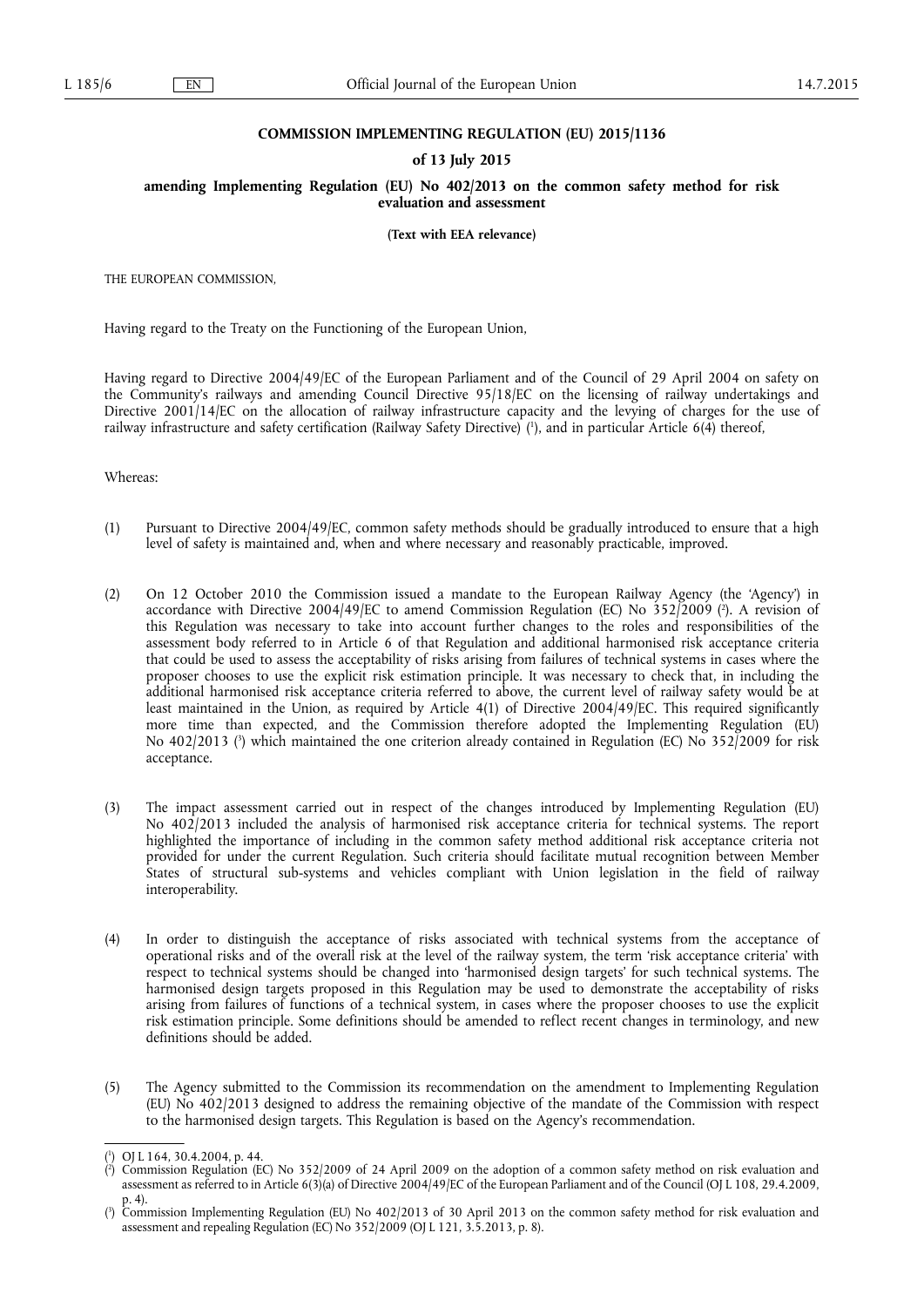- (6) Implementing Regulation (EU) No 402/2013 should therefore be amended accordingly.
- (7) The measures provided for in this Regulation are in accordance with the opinion of the Committee established in accordance with Article 27(1) of Directive 2004/49/EC,

HAS ADOPTED THIS REGULATION:

## *Article 1*

Implementing Regulation (EU) No 402/2013 is amended as follows:

- (1) Article 3 is amended as follows:
	- (a) point (9) is replaced by the following:
		- '(9) "safety requirements" means the safety characteristics (qualitative or quantitative, or when needed both qualitative and quantitative) necessary for the design, operation (including operational rules) and maintenance of a system in order to meet legal or company safety targets;'
	- (b) point (23) is replaced by the following:
		- '(23) "catastrophic accident" means an accident typically affecting a large number of people and resulting in multiple fatalities;'
	- (c) the following points (32) to (37) are added:
		- '(32) "systematic failure" means a failure that occurs repeatedly under some particular combination of inputs or under some particular environmental or application conditions;
		- (33) "systematic fault" means an inherent fault in the specification, design, manufacturing, installation, operation or maintenance of the system under assessment;
		- (34) "barrier" means a technical, operational or organisational risk control measure outside the system under assessment that either reduces the frequency of occurrence of a hazard or mitigates the severity of the potential consequence of that hazard;
		- (35) "critical accident" means an accident typically affecting a very small number of people and resulting in at least one fatality;
		- (36) "highly improbable" means an occurrence of failure at a frequency less than or equal to  $10^{-9}$  per operating hour;
		- (37) "improbable" means an occurrence of failure at a frequency less than or equal to  $10^{-7}$  per operating hour.'

(2) Annex I is amended in accordance with the Annex to this Regulation.

*Article 2* 

This Regulation shall enter into force on the twentieth day following that of its publication in the *Official Journal of the European Union*.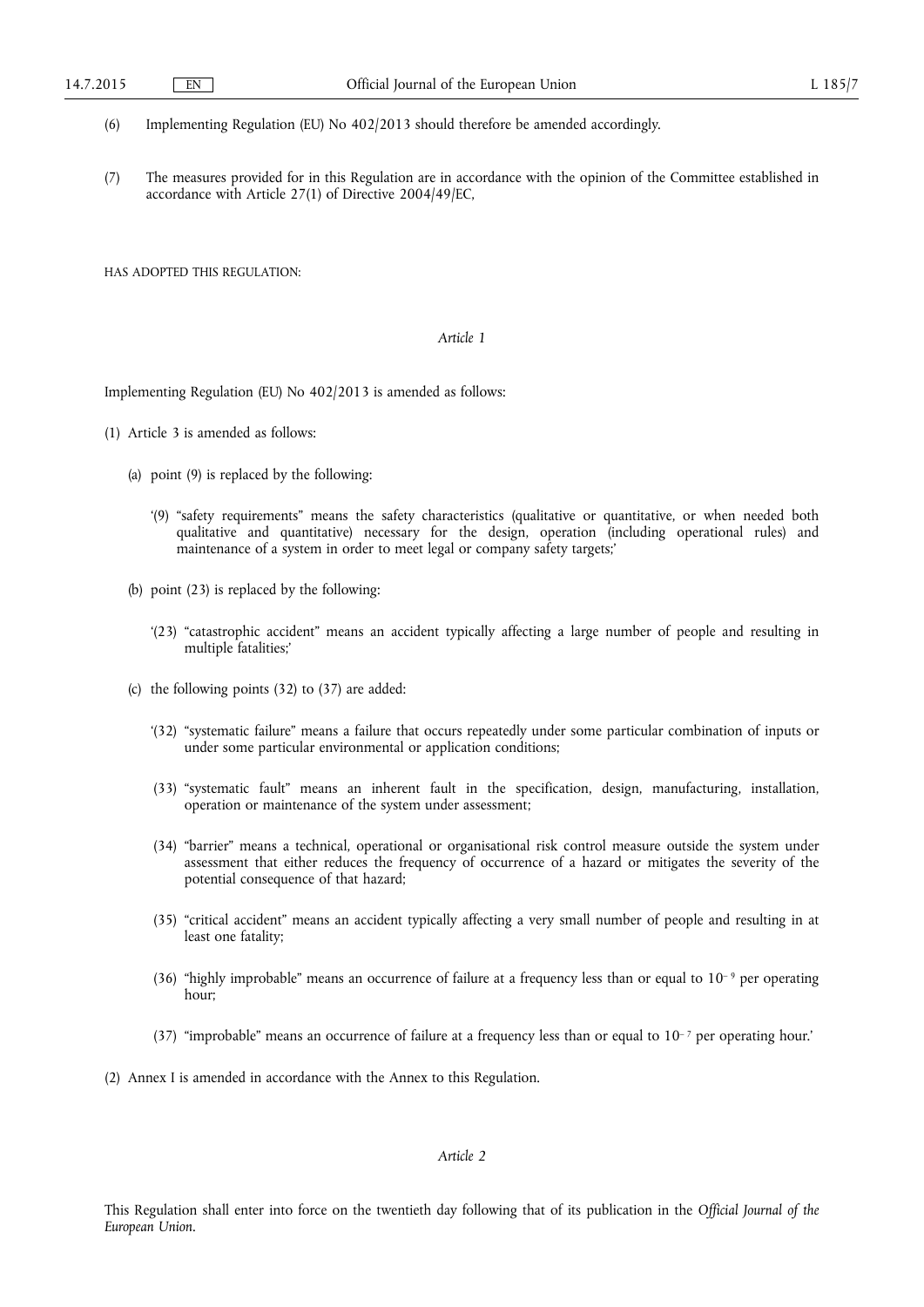This Regulation shall be binding in its entirety and directly applicable in all Member States.

Done at Brussels, 13 July 2015.

*For the Commission The President*  Jean-Claude JUNCKER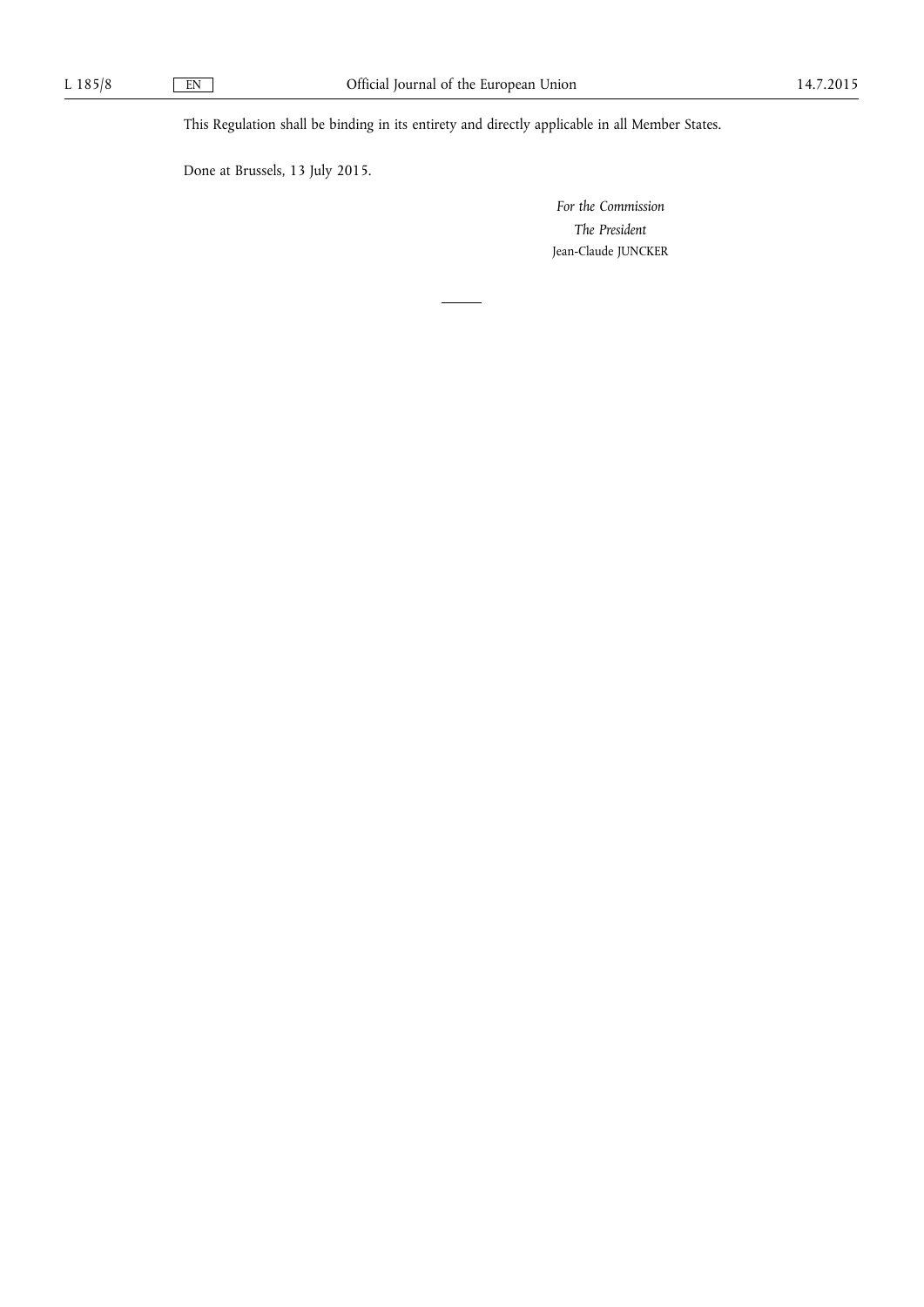## *ANNEX*

Annex I to Implementing Regulation (EU) No 402/2013 is amended as follows:

- (1) Point 2.5.1. is replaced by the following:
	- '2.5.1. If the hazards are not covered by one of the two risk acceptance principles laid down in points 2.3 and 2.4, the demonstration of risk acceptability shall be performed by explicit risk estimation and evaluation. Risks resulting from these hazards shall be estimated either quantitatively or qualitatively, or when necessary both quantitatively and qualitatively, taking existing safety measures into account.'
- (2) Points 2.5.4. to 2.5.7. are replaced by the following:
	- '2.5.4. The proposer shall not be obliged to perform additional explicit risk estimation for risks that are already considered acceptable by the use of codes of practice or reference systems.
	- 2.5.5. Where hazards arise as a result of failures of functions of a technical system, without prejudice to points 2.5.1 and 2.5.4, the following harmonised design targets shall apply to those failures:
		- (a) where a failure has a credible potential to lead directly to a catastrophic accident, the associated risk does not have to be reduced further if the frequency of the failure of the function has been demonstrated to be highly improbable.
		- (b) where a failure has a credible potential to lead directly to a critical accident, the associated risk does not have to be reduced further if the frequency of the failure of the function has been demonstrated to be improbable.

The choice between definition (23) and definition (35) shall result from the most credible unsafe consequence of the failure.

2.5.6. Without prejudice to points 2.5.1 and 2.5.4, the harmonised design targets set out in point 2.5.5 shall be used for the design of electrical, electronic and programmable electronic technical systems. They shall be the most demanding design targets that can be required for mutual recognition.

They shall neither be used as overall quantitative targets for the whole railway system of a Member State nor for the design of purely mechanical technical systems.

For mixed technical systems composed of both a purely mechanical part and an electrical, electronic and programmable electronic part, hazard identification shall be carried out in accordance with point 2.2.5. The hazards arising from the purely mechanical part shall not be controlled using the harmonised design targets set out in point 2.5.5.

- 2.5.7. The risk associated with the failures of functions of technical systems referred to in point 2.5.5 shall be considered as acceptable if the following requirements are also fulfilled:
	- (a) Compliance with the applicable harmonised design targets has been demonstrated;
	- (b) The associated systematic failures and systematic faults are controlled in accordance with safety and quality processes commensurate with the harmonised design target applicable to the technical system under assessment and defined in commonly acknowledged relevant standards;
	- (c) The application conditions for the safe integration of the technical system under assessment into the railway system shall be identified and registered in the hazard record in accordance with point 4. In accordance with point 1.2.2, these application conditions shall be transferred to the actor responsible for the demonstration of the safe integration.'
- (3) The following points 2.5.8 to 2.5.12 are added:
	- '2.5.8. The following specific definitions shall apply in reference to the harmonised quantitative design targets of technical systems:
		- (a) The term "directly" means that the failure of the function has the potential to lead to the type of accident referred to in point 2.5.5 without the need for additional failures to occur;
		- (b) The term "potential" means that the failure of the function may lead to the type of accident referred to in point 2.5.5;